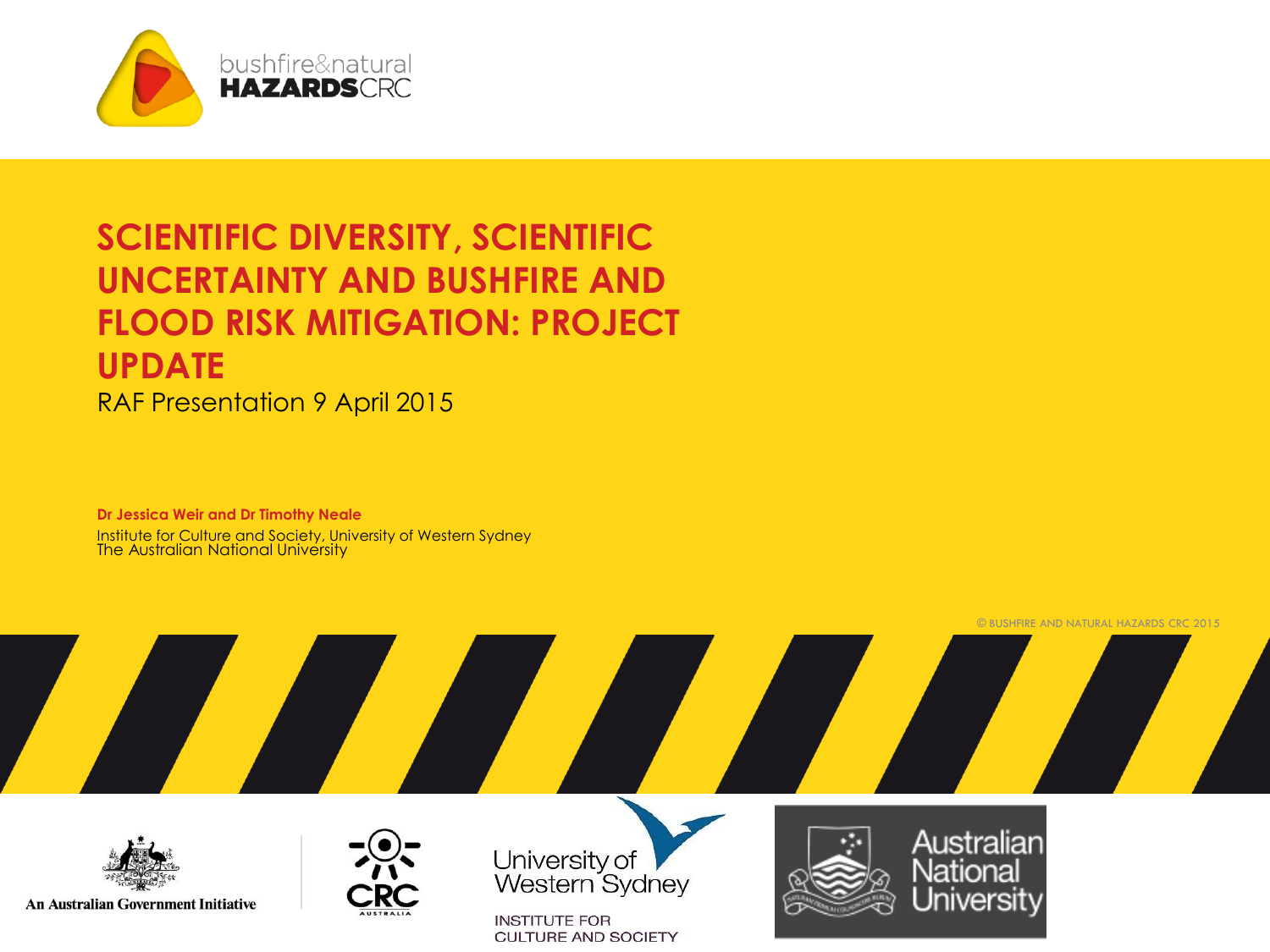#### Project researchers

**Dr Jessica Weir**, Chief Investigator, UWS-ANU **Dr Timothy Neale,** Principal Investigator**,** UWS **A/Prof Michael Eburn**, ANU College of Law **Prof Stephen Dovers**, Fenner, ANU **Prof John Handmer**, RMIT University **Dr Christine Hansen**, University of Gothenburg, Sweden **A/Prof Tara McGee**, University of Alberta, Canada

#### Project end users

**Mick Ayre,** Country Fire Service, SA **Monique Blason**, Dept Premier and Cabinet, SA **Don Cranwell,** Metropolitan Fire Service, SA **Chris Irvine,** State Emergency Service, Tas **Leigh Miller**, Country Fire Service, SA **Ed Pikusa,** Fire and Emergency Services Commission, SA **Dylan Rowe**, DELWP, Victoria **John Schauble**, Office of the Fire Services Commissioner, Vic **Patrick Schell,** Rural Fire Service, NSW

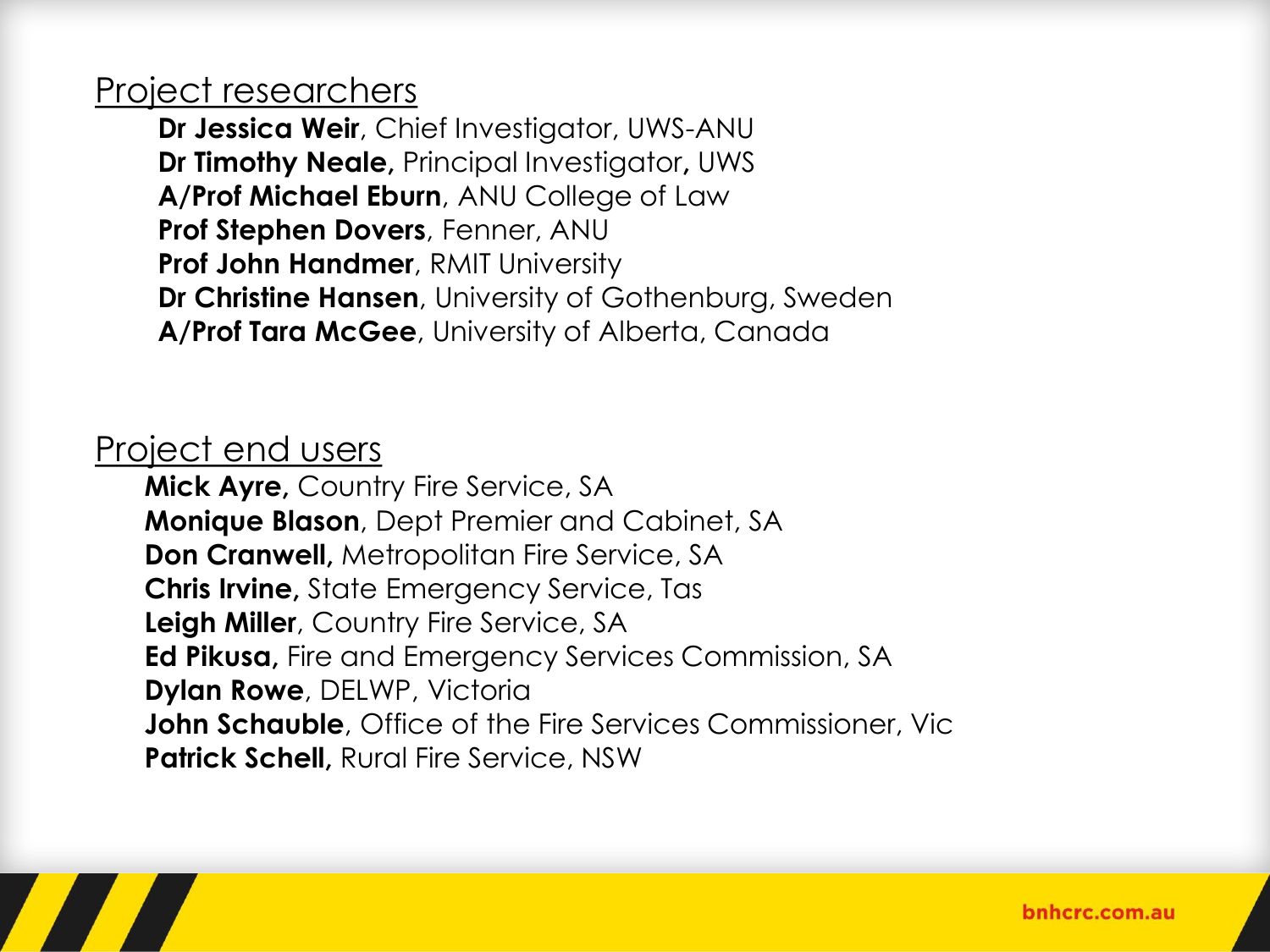## **OBJECTIVES**

Across the PPRR spectrum in Australia:

1) To investigate the diversity and uncertainty of bushfire and flood science, and its contribution to risk mitigation policy and planning;

- 2) To explore how diverse individuals use and understand scientific evidence and other knowledges in their bushfire and flood risk mitigation roles; and,
- 3) To analyse how this interaction produces particular kinds of opportunities and challenges in the policy, practice, law and governance of bushfire and flood risk mitigation.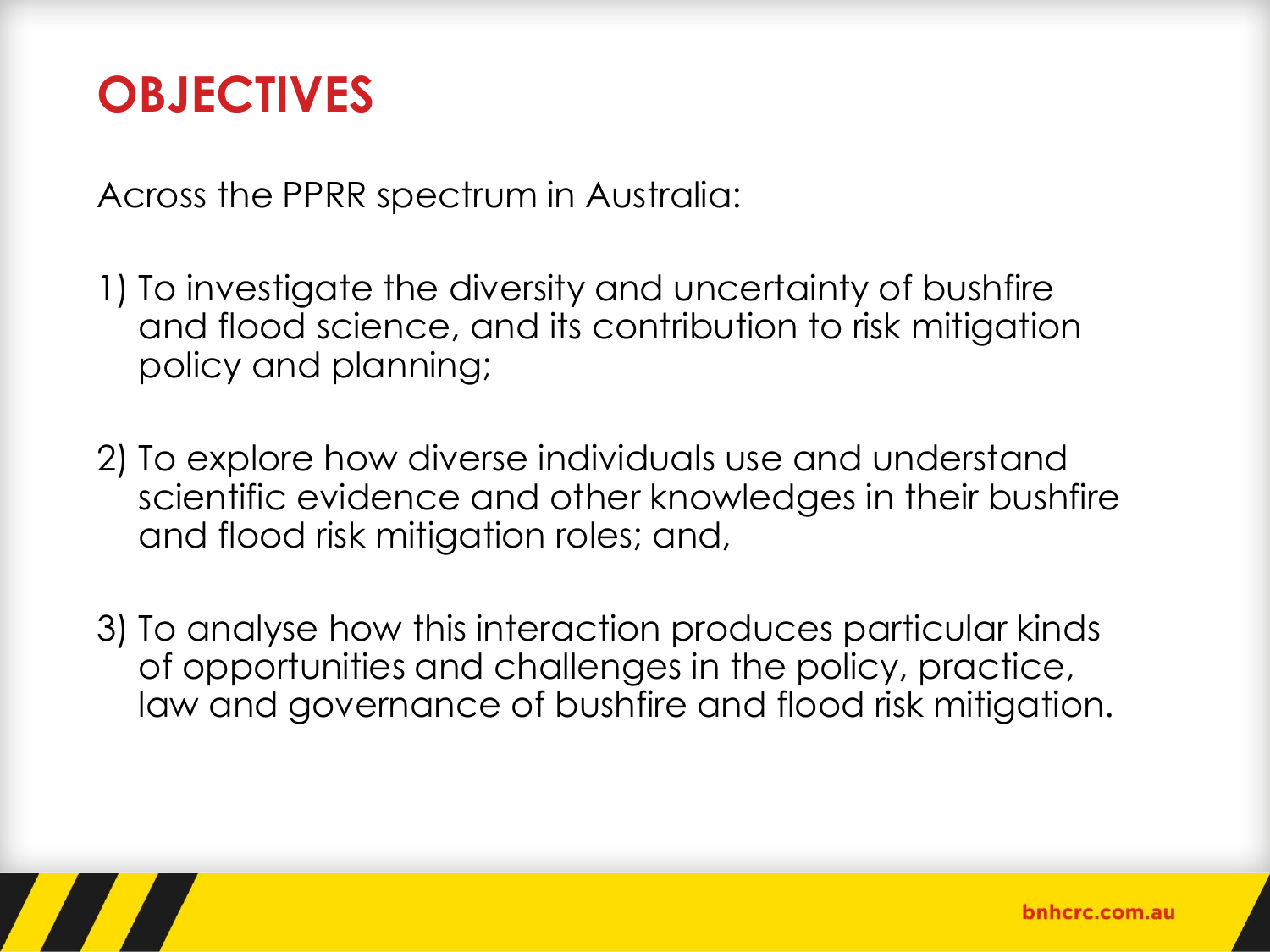# **METHODOLOGY**

Qualitative social science method

- 1. Literature reviews:
	- scenario exercises
	- scientific uncertainty in bushfire and flood risk mitigation
- 2. Three case studies:
	- interviews and participant observation
	- survey
	- scenario exercise

3. Review of science in court and inquiry processes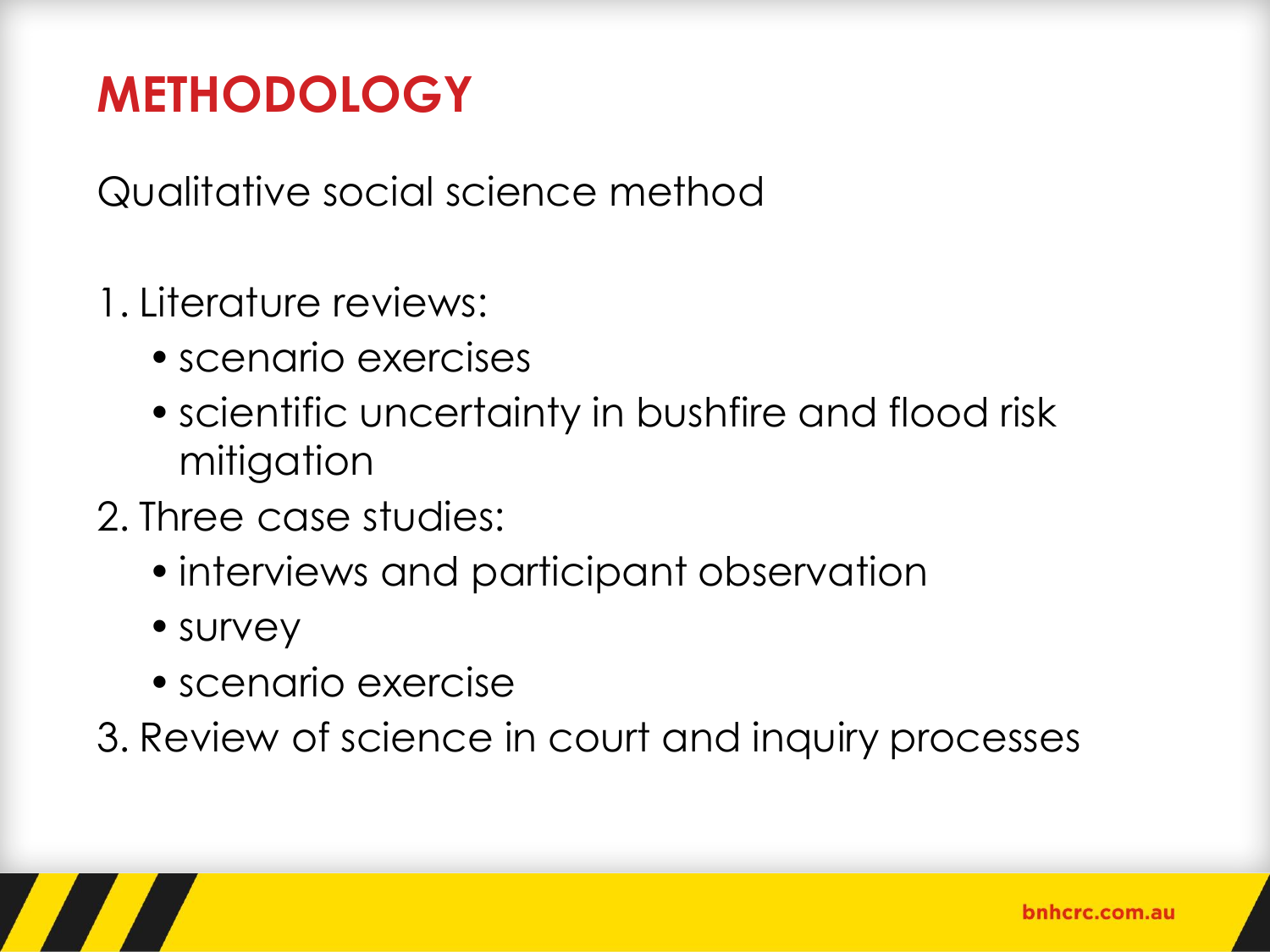### **RESEARCH ENGAGEMENT**

- •1-1.5 hour interviews with 21 risk mitigation practitioners and decision-makers engaged in Barwon-Otway region
- •58-question survey distributed to Barwon-Otway participants
- •11 face-to-face and phone meetings with case study stakeholders including DELWP, INSW, SES NSW, IAG and others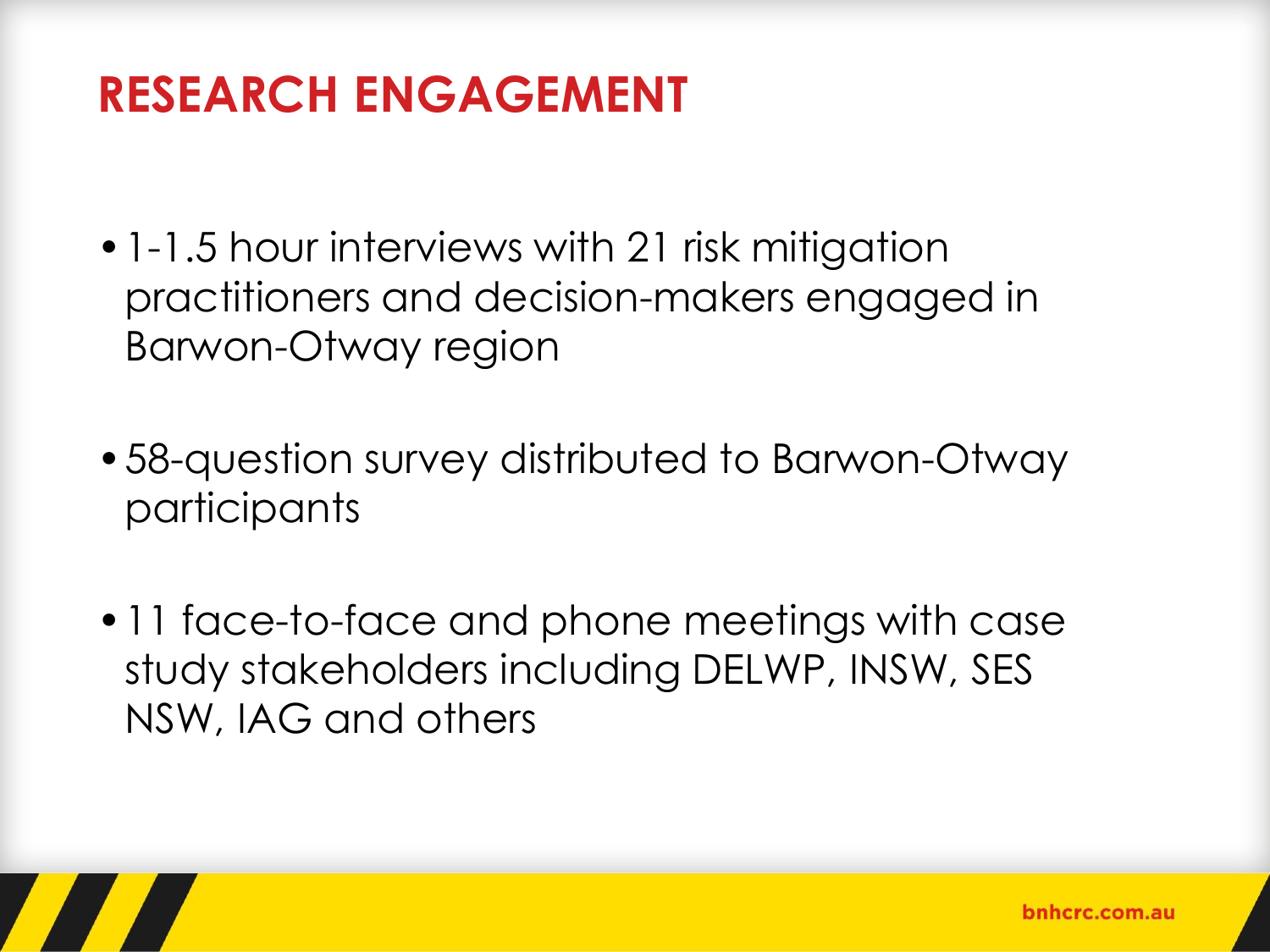# **CASE STUDY 1: BUSHFIRE RISK MITIGATION IN THE BARWON-OTWAY AREA, VICTORIA**

- high risk area + innovative scientific methods
- bushfire risk: contiguous lands; geographic distribution of population; few historical 'fires of chance'; and, prevailing weather pattern
- governance context: 2002-3 and 2006-7 fires; activitybased measures; and, new tools and data

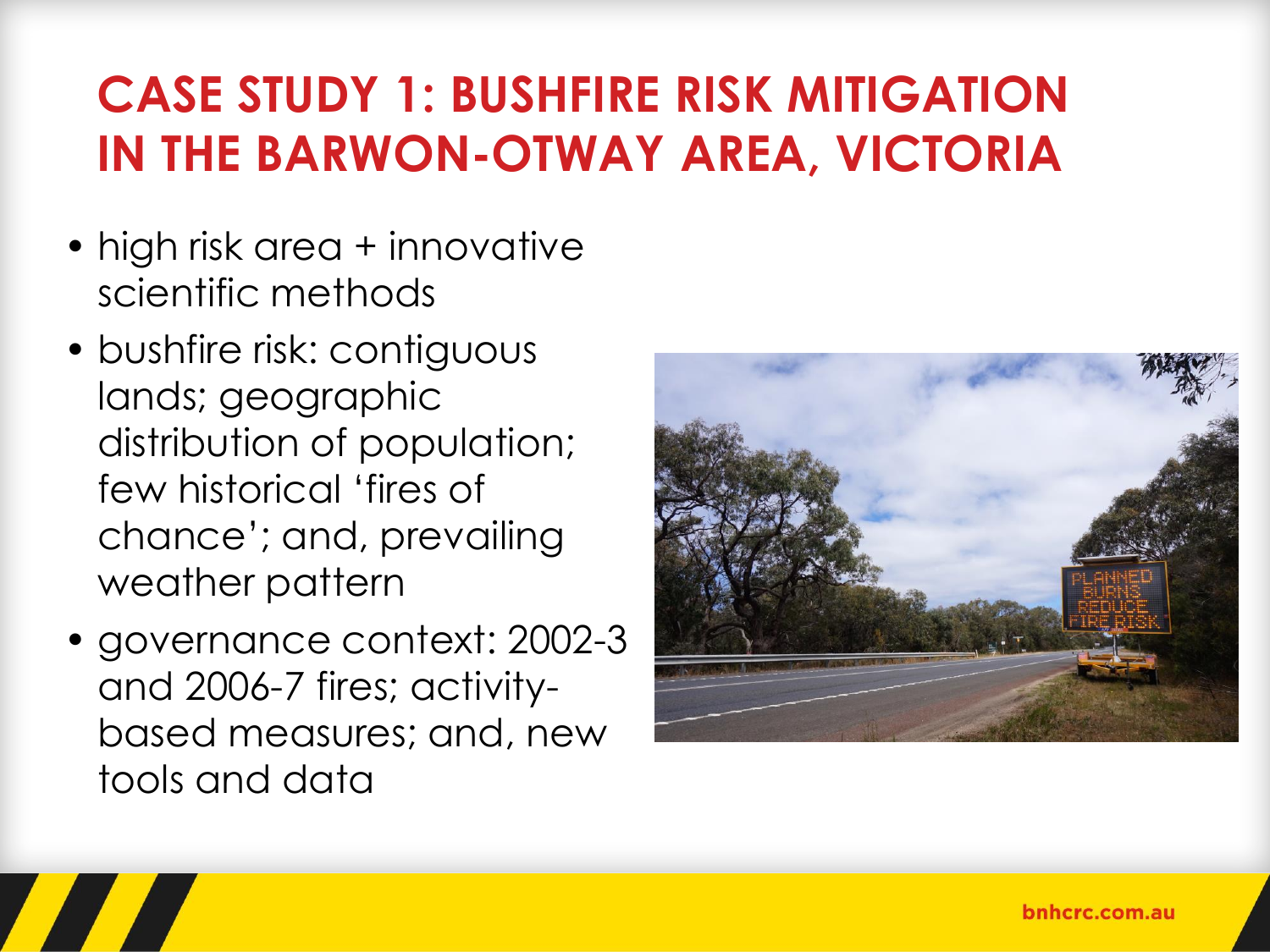## **CASE STUDY 2: FLOOD RISK IN THE HAWKESBURY-NEPEAN VALLEY, NSW**

- high risk area + very politicised + extensive reviews
- flood risk: 'bathtub' and other topographical features; high PMF vs 1:100; future development; and, few recent 'major' floods
- governance context: Warragamba Dam; distributed responsibilities and incentives; and, significant community disagreement

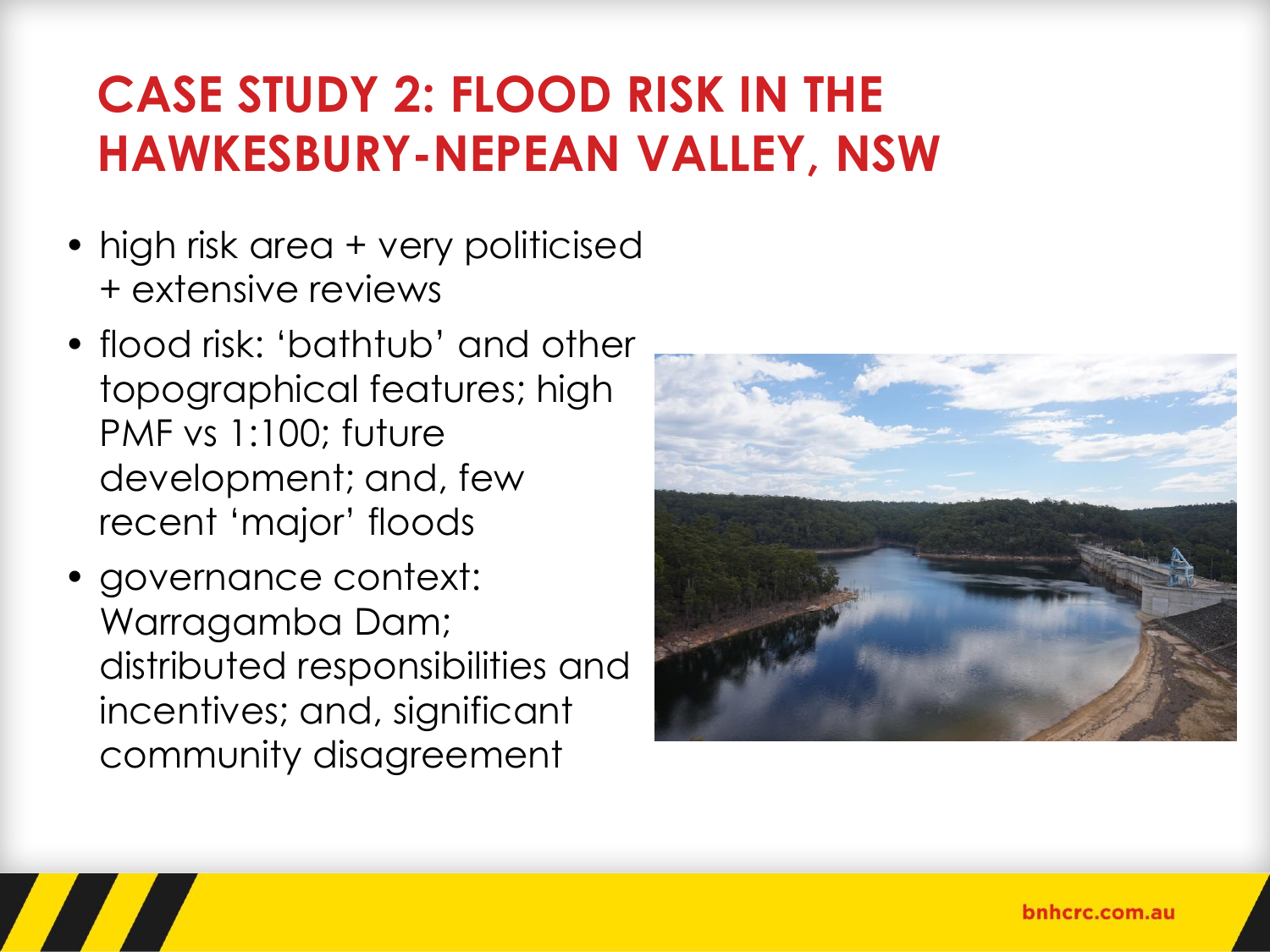### **SCIENTIFIC KNOWLEDGE AND SCIENTIFIC UNCERTAINTY: LITERATURE REVIEW**

Review of scientific literature relating to the mitigation of bushfire and flood risk, led to 3 categories of scientific uncertainty:

HISTORICIST UNCERTAINTIES:

- •gaps and inconsistencies in data
- •relative rarity, uniqueness and force of hazard
- •'stationarity' and climate change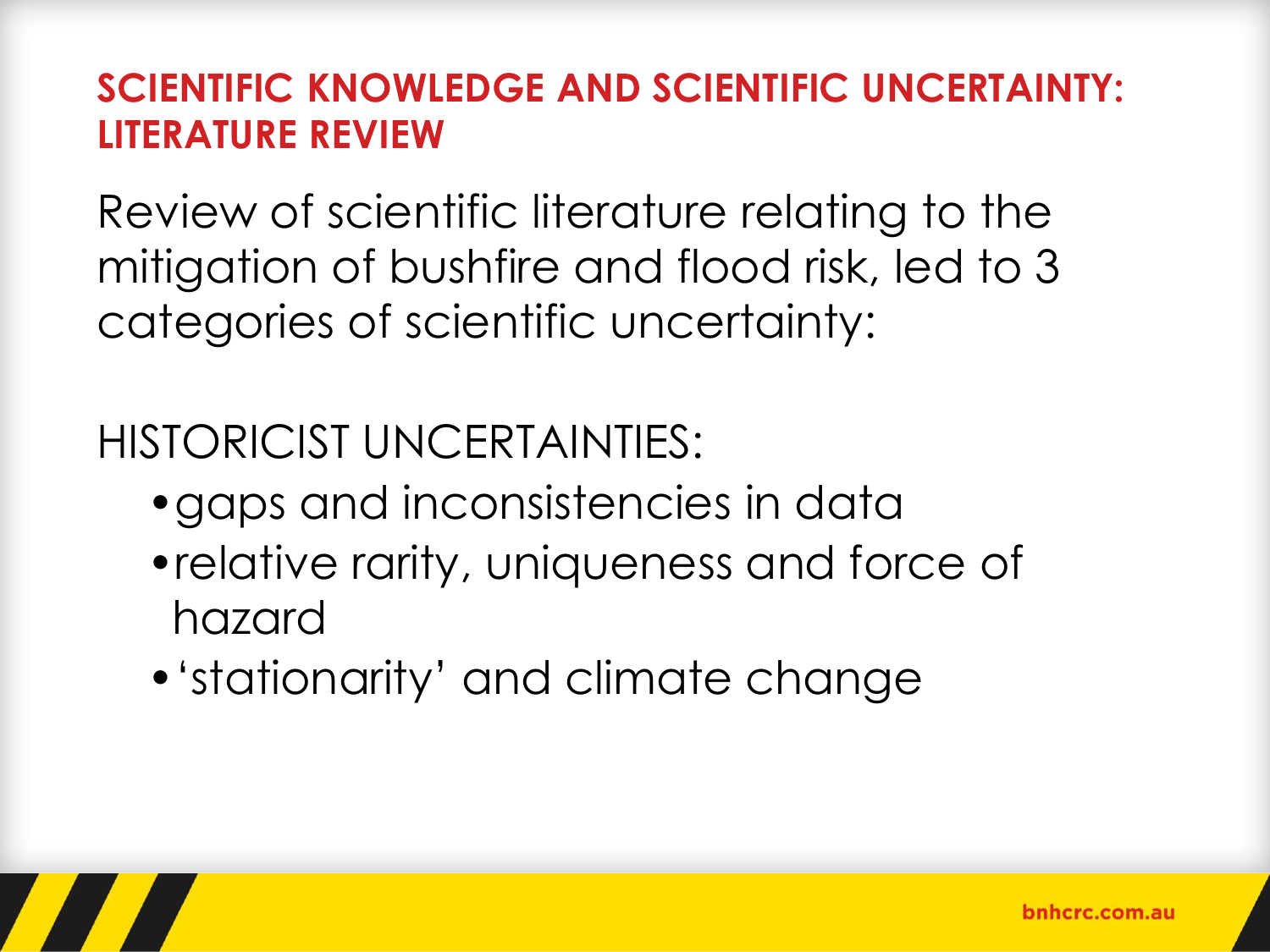### **SCIENTIFIC KNOWLEDGE AND SCIENTIFIC UNCERTAINTY: LITERATURE REVIEW**

### INSTRUMENTAL UNCERTAINTIES:

- •capturing hazard behaviours in simulators and algorithms
- •capturing dynamic and static assets and values
- •methodological standards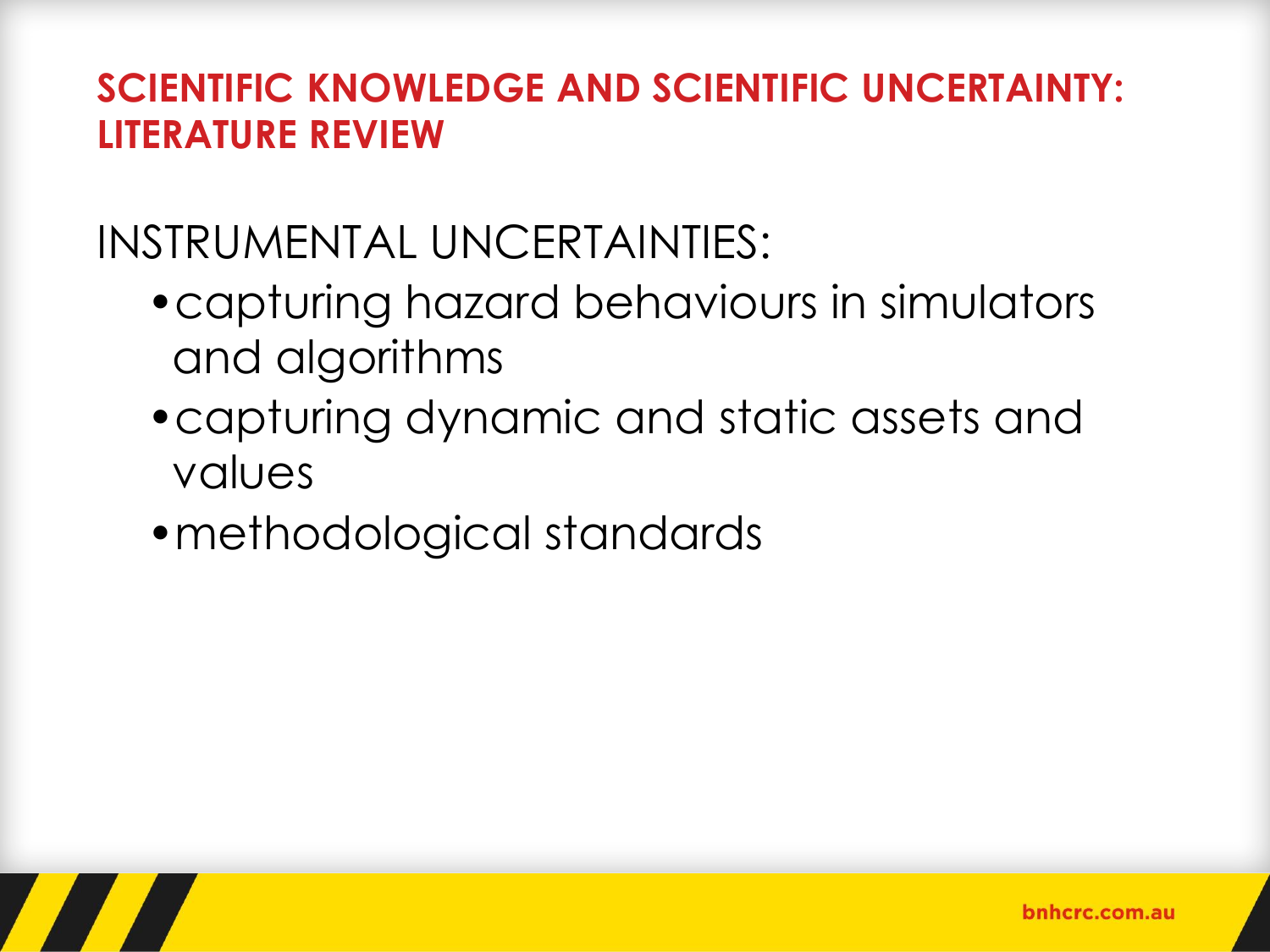#### **SCIENTIFIC KNOWLEDGE AND SCIENTIFIC UNCERTAINTY: LITERATURE REVIEW**

### INTERVENTIONIST UNCERTAINTIES:

- •quantifying additionality
- •reflexivity regarding parameters and consequences

The literature review will be published soon through the BNHCRC.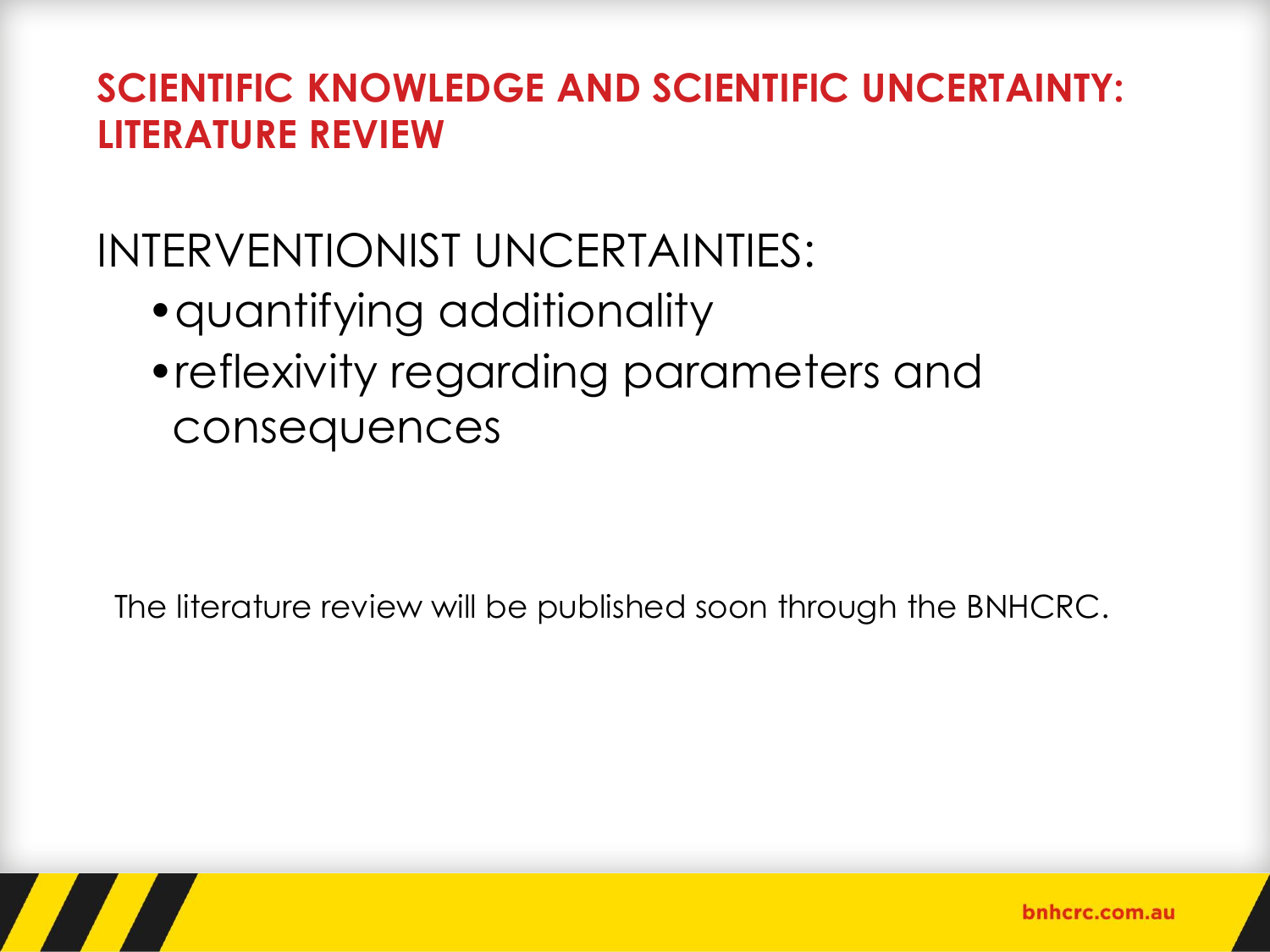# **PRELIMINARY FINDINGS**

- Science generates questions and uncertainties; information not answers; professional experience, trust, local knowledge very important to applied science
- Models have a social life; important to understand how 'facts' and uncertainties travel through and between agencies
- Science-led mitigation changes relations with communities and agencies; both opportunities and vulnerabilities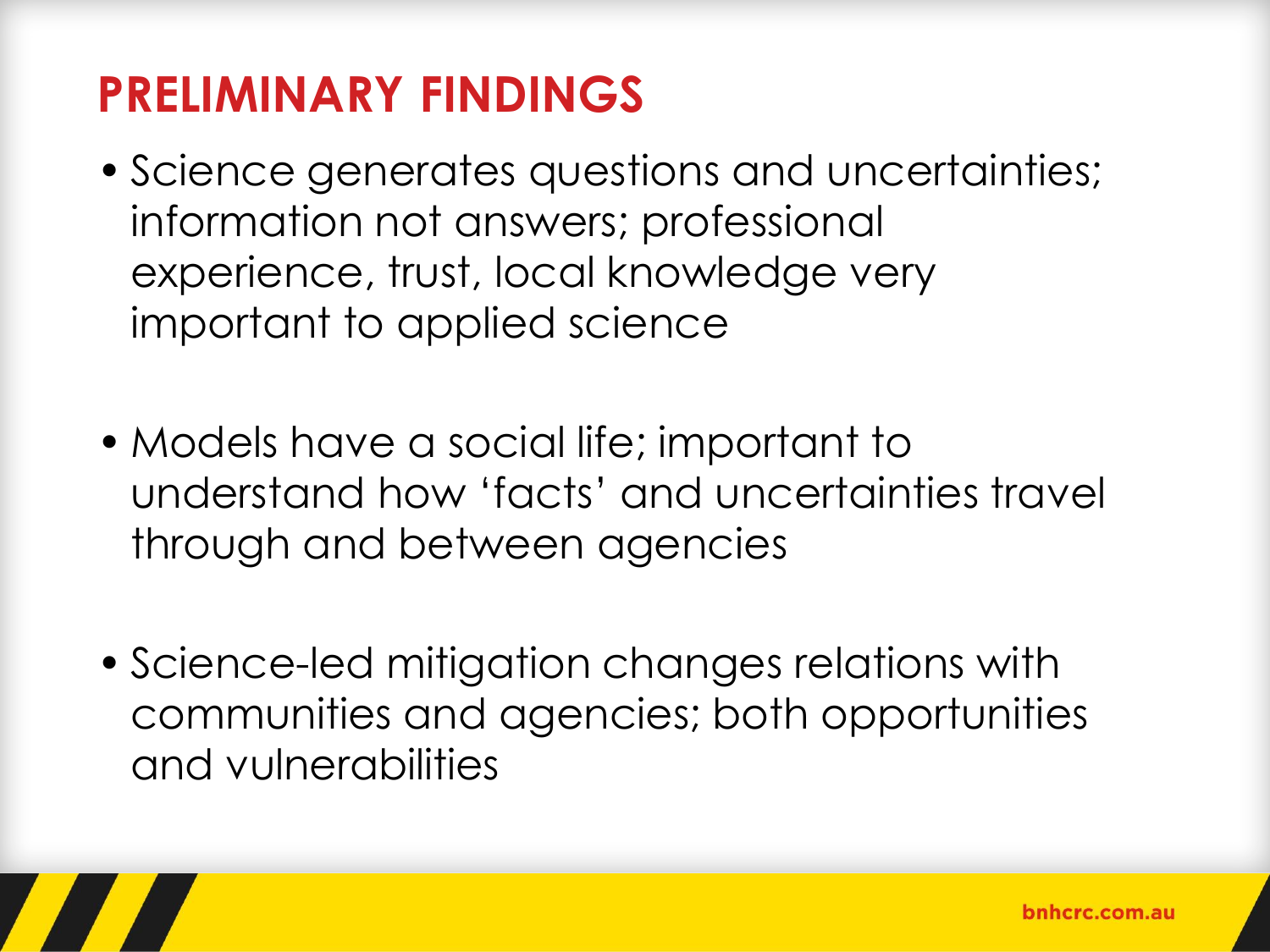## **UPCOMING DATES**

□ Visit by project team member A/Prof Tara McGee (University of Alberta) to present seminars and participate in scenario exercise

 The scenario exercise for the Barwon-Otway case study in April

- Interviews for the Hawkesbury-Nepean Valley case study will occur in June/July
- D Dr Neale and Dr Weir will be presenting at the AFAC 2015 conference, 1st–3rd September in Adelaide
- □ Final interviews for the Barwon-Otway case study in October/November